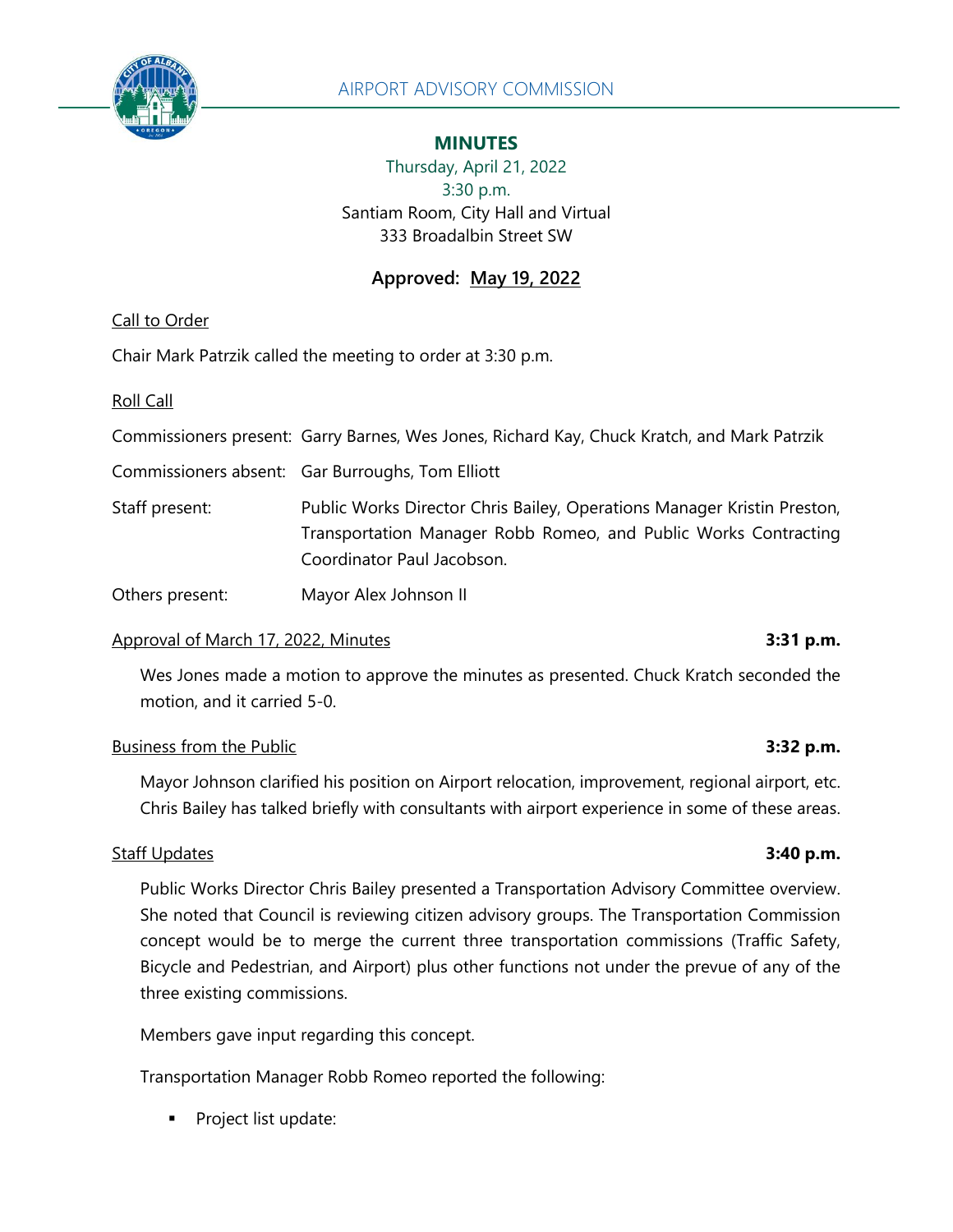- **EXECOS** contractor is pushing to get this going. Our FAA representative for this project is waiting for verification from other departments in the FAA.
- A4s will be moved in the fall
- **•** The City has insurance certificates from all tenants.
- All leases and rents are current.

The Commission discussed possible uses for the historic hangar. One thought was that it could be used for helicopters during firefighting and Christmas tree harvesting if we also had a helipad.

Response to questions from the commission:

- FCC has approved the AWOS frequency and the phone number is up in test mode.
- There should be potential revenue from a helipad.

**ACTION ITEM:** Romeo will check on empty conduit that may have been installed and report back next month.

### FBO Updates **4:15 p.m.**

Tony Hahn gave his report.

- **■** Northwest Art and Air Festival for 2022 Young Eagles not a good fit for a one day event. He will revisit this for 2023.
- A hangar door spring is on order to be replaced. Other springs will be tightened and mechanical parts lubed.
- **EXTER:** Flight training is picking up. New full time instructor is coming from Texas.
- **EXED Instrument approach VOR is the only approach right now. GPS is not working. Romeo** is trying to contact the new FAA representative for our area.

Response to questions from the commission:

No questions

### Business from the Commission **4:20 p.m.**

Kratch asked about Consumer Price Index (CPI) for T-hangars. Bailey said only land leases are tied to the CPI.

### Comments from the Public **4:24 p.m.**

None.